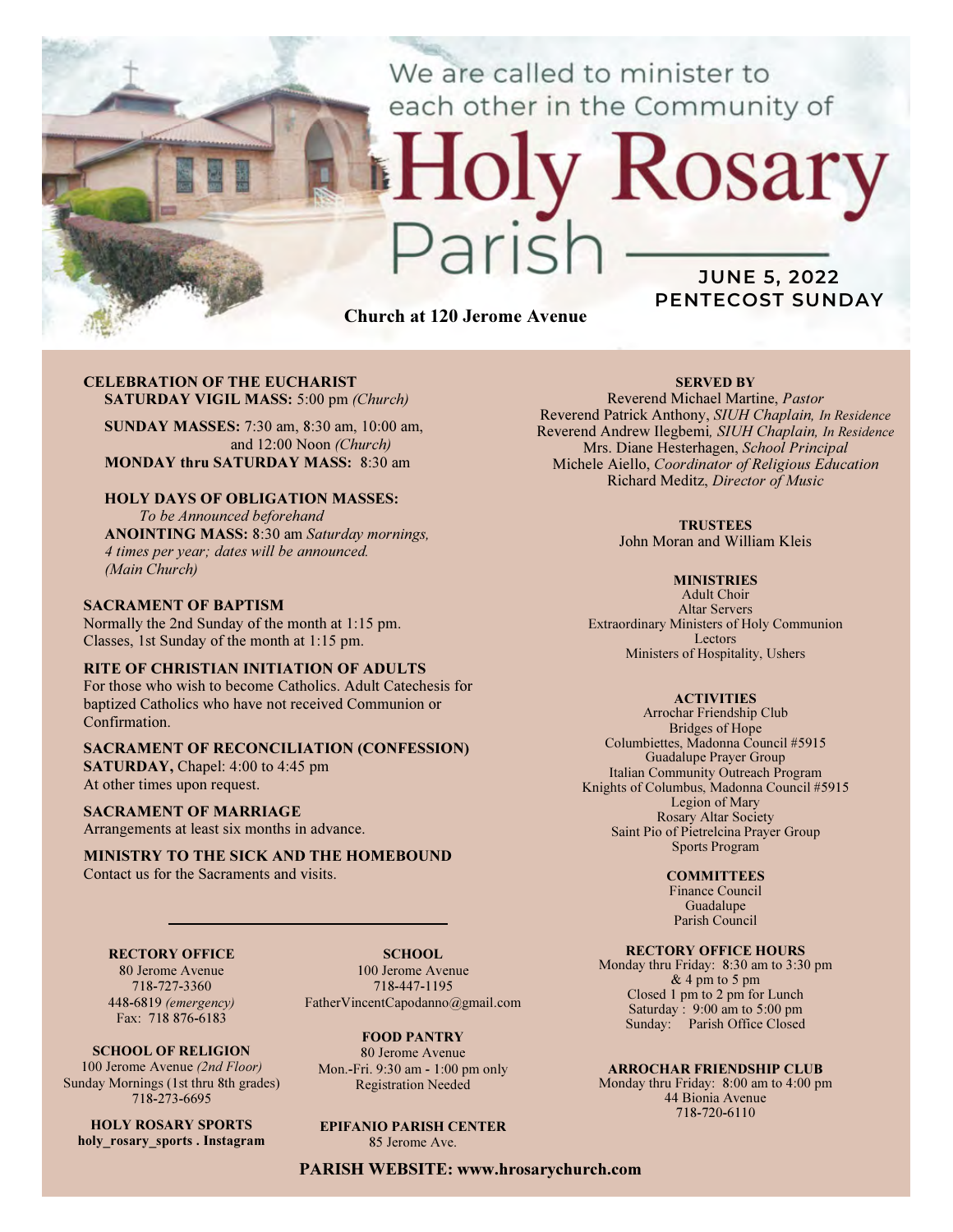

SUNDAY, June 5, 2022 - Pentecost Sunday Mission Preacher at all Masses this weekend 1:15 pm - Baptism Class, Church

MONDAY, June 6, 2022 7:00 pm - Legion of Mary, Parish Center

TUESDAY, June 7, 2022 7:00 pm - Spanish Prayer Group, Church 7:00 pm - NAMI - Parish Center, Atrium

WEDNESDAY, June 8, 2022

THURSDAY, June 9, 2022 8:30 am - Madonna Council Atlantic City Bus Trip

FRIDAY, June 10, 2022 4:00 pm - Graduation for FVCCA, Church Congratulations to all the Graduates!

SATURDAY, June 11, 2022 3:00 pm - Wedding, Church 4:00 - 4:45 pm - Confessions, Daily Mass Chapel

SUNDAY, June 12, 2022 - The Most Holy Trinity 1:15 pm - Baptisms, Church

# Mission Preacher this Weekend June 4th & 5th

Father Jerry Aman, SJ was an upstate New York farm boy who went to Mc Quaid Jesuit High School and then joined the Jesuits in 1962. He has been in Africa for the past 37 years, 28 of those in Nigeria and 9 in Zimbabwe. He is presently working in St. Joseph's Parish in Benin City, Nigeria, a very large low to middle income parish. The parish is noted for being a Spirit-filled parish and one that is very much centered on the poor with several dynamic outreach programs. He will be doing Mission Preaching to try to raise funds for the parish and its programs as well as other Jesuit works in West Africa.





The Cardinal's Appeal is underway in our Parish. Our goal is \$55,000. To date \$32,261 has been pledged from 117 gifts. This is 58% of our goal.



# FATHERS DAY MASS CARDS

Father's Day is Sunday, June 19th and Mass Cards are available in the rear of the church for our Novena of Masses for fathers living or deceased or you may use the envelope in the packet mailed home

to you. The envelopes can be placed in the collection basket.



Atlantic City Bus Trip by Madonna Council Thursday, June 9, 2022 All proceeds benefit Holy Rosary Church Epifanio Roof Repair 8 am Breakfast, 8:30 am Departure Cost: \$45 for a great Breakfast & Bus Ride To Resorts Casino in Atlantic City. \$18.00 in Casino Credit upon arrival! 50/50's there & back Departs from Holy Rosary Epifanio Parish Center 85 Jerome Avenue at 8:30 am For more information or to register call: PGK, Joe Cammarata at 718-981-9237

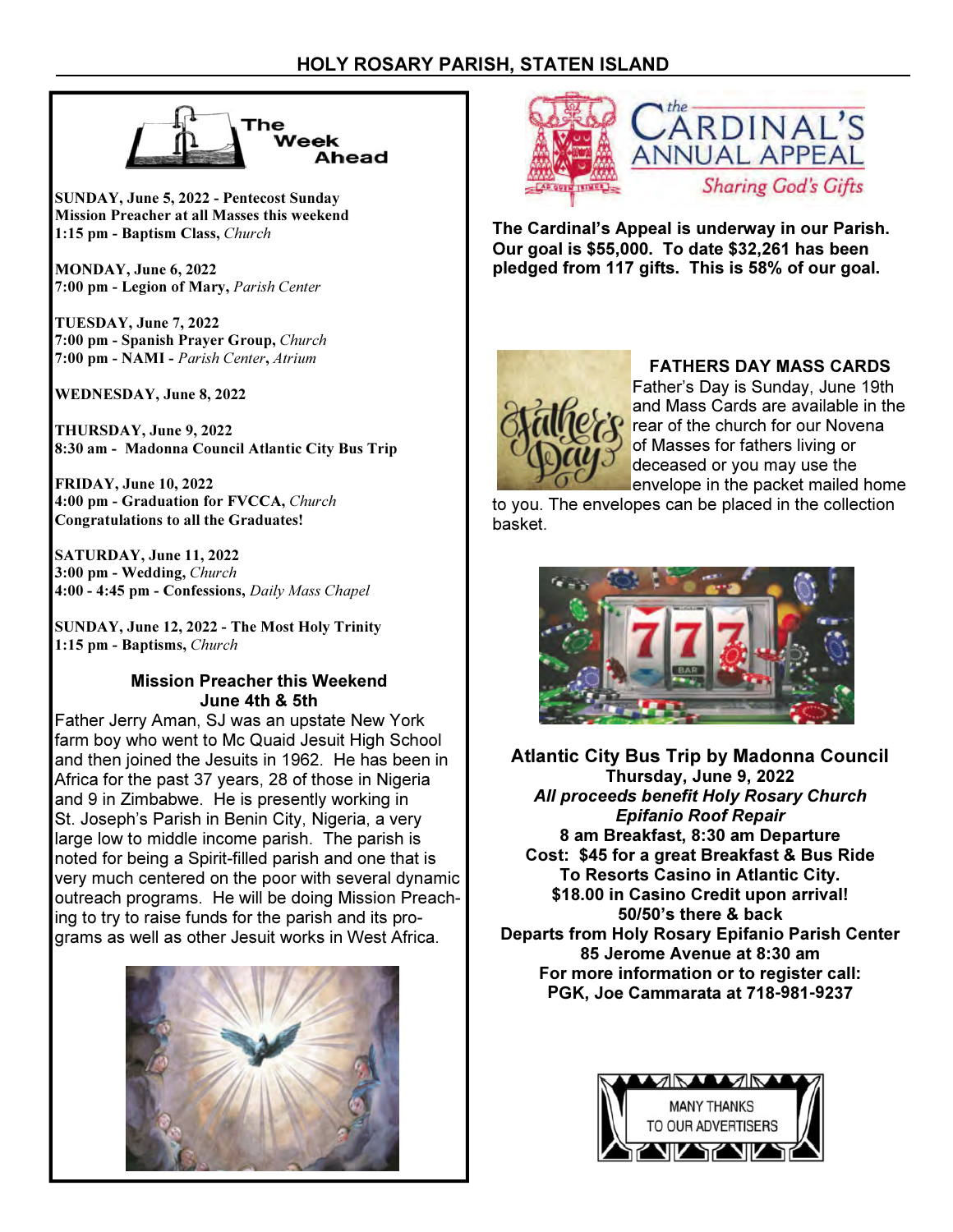

20th Anniversary of the Canonization of Padre Pio & the 10th Anniversary of the St. Pio of Pietrelcina Society Celebration Dinner Thursday, June 16th 6:30 to 10:30 pm at the Staaten

Please call for Reservations as soon as possible Santina Consolino 718-442-5466 Edna Besabe 646-483-7583 Josephine Moscato 718 273-9405 Cost of Dinner is \$75 per person Gift Basket Raffle & 50/50 proceeds to support the Holy Rosary Food Pantry & Padre Pio's Ministries

# DON'T FORGET TO GET YOUR SUPER 50/50 RAFFLE FOR THE MONTH OF JUNE! The Winner will be Drawn the Last Day of the Month & the winning amount will be printed in the Bulletin A Reminder that the Donation is \$5.00

 You will find a yellow envelope for this Raffle in the packet mailed home to you. If you want to enter more than once, additional envelopes are available in the Hospitality Room. Drop the envelope in the Collection Basket or Bring to the Rectory. You may fill out as many envelopes as you like. Send in your envelopes now for June and let's build up the jackpot! The winning amount for May should be in our next bulletin.

# REMINDER

Our Summer Mass Schedule took effect on June 1st and continues through Labor Day:

Saturday Evening: 5 pm Sunday Morning: 7:30 am, 10 am & 12 Noon There will be NO 8:30 am Mass during this time



# BAPTISMS

Baptisms will be celebrated on the SECOND SUNDAY of the month at 1:15 pm. Baptismal Classes will be held on the FIRST SUNDAY of the month at 1:15 pm. Please call the Rectory to make arrangements for the Baptism and to fill out the

If you would like to sign up for online giving please visit https://hrosarychurchgiving.com/

# MASSES

 Due to the shortage of priests at Holy Rosary, we are unable to accept separate, private memorial masses on the anniversary of death any longer.

 Please reserve a mass, shared or otherwise, for your deceased loved one upon the opening of the Mass Book each year.



# WEDDING BANNS

III James Incorvaia & Mia Raftery

# AND IN ALL THINGS GIVE THANKS

Due to an early print schedule for the Memorial Day Weekend, the June 5th Bulletin has been sent to the printer Friday, May 27th . Therefore the collection figures for Sunday, May 29th were not available. They will be in next week's bulletin

Our Weekly Parish Operation Experiences are \$18,298.